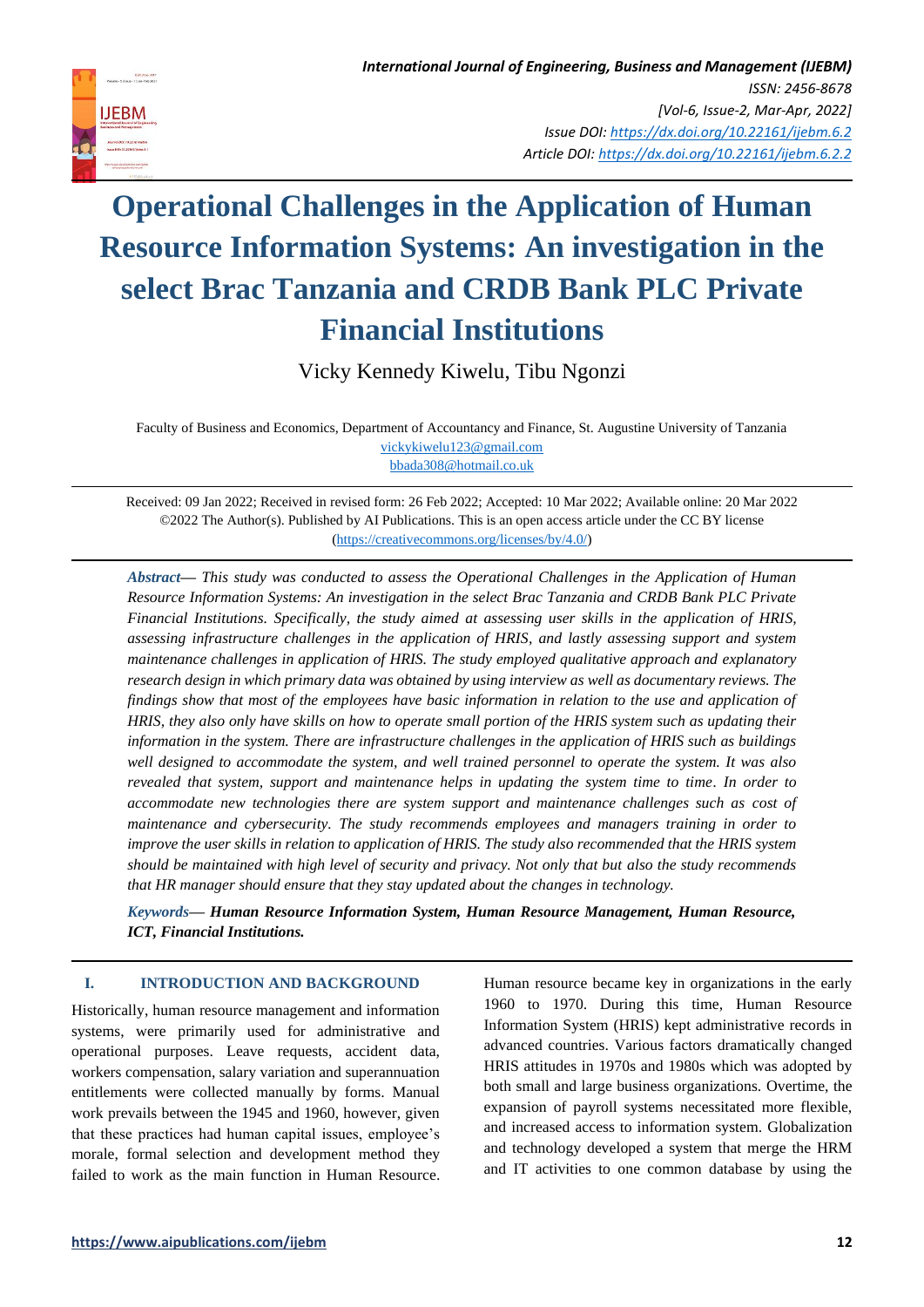enterprise resource planning (ERP) software. The HRIS, therefore, merges different parts of human resources, to a less capital- intensive system than the frameworks used in the past. Due to its effectiveness, some organizations had to contract their payroll responsibilities to external payroll bureaus to benefit from reduced costs and greater technological expertise. Currently, given the development of technology, various software is employed in the organization given the needs and want.

Traditionally, Human Resource Information System was aimed to supply necessary information for effective human resource decision making. Personal history, salary and skills of the employee, among others, were held by HR departments. The basic level of Human Resource Information System is used to manage employment relations within the organization/employees. Previously, Companies used papers ad spreadsheets to track data which was time consuming. In modern view of HRIS, leading management thinker suggests that, "it is not technology, but the art of human and human management." That is the continuing challenges for executive in the 21st century (Drucker *et al.*, 1997).

The use of a Human Resource Information System (HRIS) has become an important part of management of human resource in most developing countries, including Tanzania. By substituting paper-based record systems, which were slower, unreliable, and inaccurate in output generation, HRIS have ushered in a technological revolution in Human Resource Management (HRM). HRISs have been implemented and are extensively dependent on by many organizations throughout the world to improve HRM effectiveness, administrative efficiency, strategic positioning, and overall performance (Opiyo, 2015; Johan, 2014).

Shani and Tesone (2010) considered that the application of the HRIS can lead to the improvement of the performance of an organization to achieve better knowledge of the organization and the employees thereto, which can facilitate the participation in the planning and implementation. From the results obtained by Shani and Tesone (2010) it was noted that managers of human resource can cause Human Resource Information System to evaluate their own business and the performance thereto, in matters related to return of training investments, turnover costs and these can be used to satisfy the management that human resource is correct strategic partners and is crucial for the achievement of the organization goals. The Human Resource Information System increases the efficiency of the administration to produce report which improves decision making (Marlene *et al.,* 2017).

Though Human Resource Information System has a number of benefits in its application but still its uses and adoption has challenges in the most of the countries which are still developing. Different research studies conducted out over period have been focusing basically on the countries where Human Resource Information Systems have been well developed (Fobang *et al.*, 2017).

#### *Human Resource Information System in Tanzania*

Tanzania, like other developing countries, has chosen to replace paper-based record systems with the Human Resource Information System. HRIS has been used in Tanzania since 2011, when the government of Tanzania implemented it in its ministries, departments, and agencies (MDAs) as well as local government authorities (LGAs) (Chinyuka, 2018). However, Chinyuka (2018) suggests that reality on the ground differs from expectations. Unexpected failures of Human Resource Management in the public sector include payroll fraud, employment of unqualified public servants in government organizations, delayed public sector promotions, and inadequate management of employee training and development plans (Naju, 2017; Jorojick, 2015; Lema, 2013). The nationwide audits of public servant's report issued by the Minister of State in the President's Office responsible for Public Service Management and Good Governance in 2016 revealed several flaws. The persistence of difficulties raises concerns on Human Resource Information System application in the organizations in Tanzania.

## *Development of HRIS in Financial Institutions*

Historically, the developing countries' banking industry has faced significant difficulties in their growth and performance. In developing countries like Tanzania, the financial institutions, particularly the banking industry has gone from converting manual information keeping systems into computerized systems. Moreover, the financial institutions have been keen to establish computerized information systems which are functional and effective for the financial sector given the experienced system failures in the past. The development of HRIS in the financial sector results from the development of Information Technology (IT). It has emerged as an essential interdisciplinary tool to enhance vital Human Resource objectives in the banking industry. Human Resource Information System is applied in, among others, performance appraisal, leave/absence recording, personnel administration, skill inventory, salary administration, medical history, career planning, training and development (Fobang *et al.*, 2017).

In the financial institutions, Human Resource Information System is a concept which utilizes the development of Information Technology for effective management of the Human Resource functions and applications. The banks'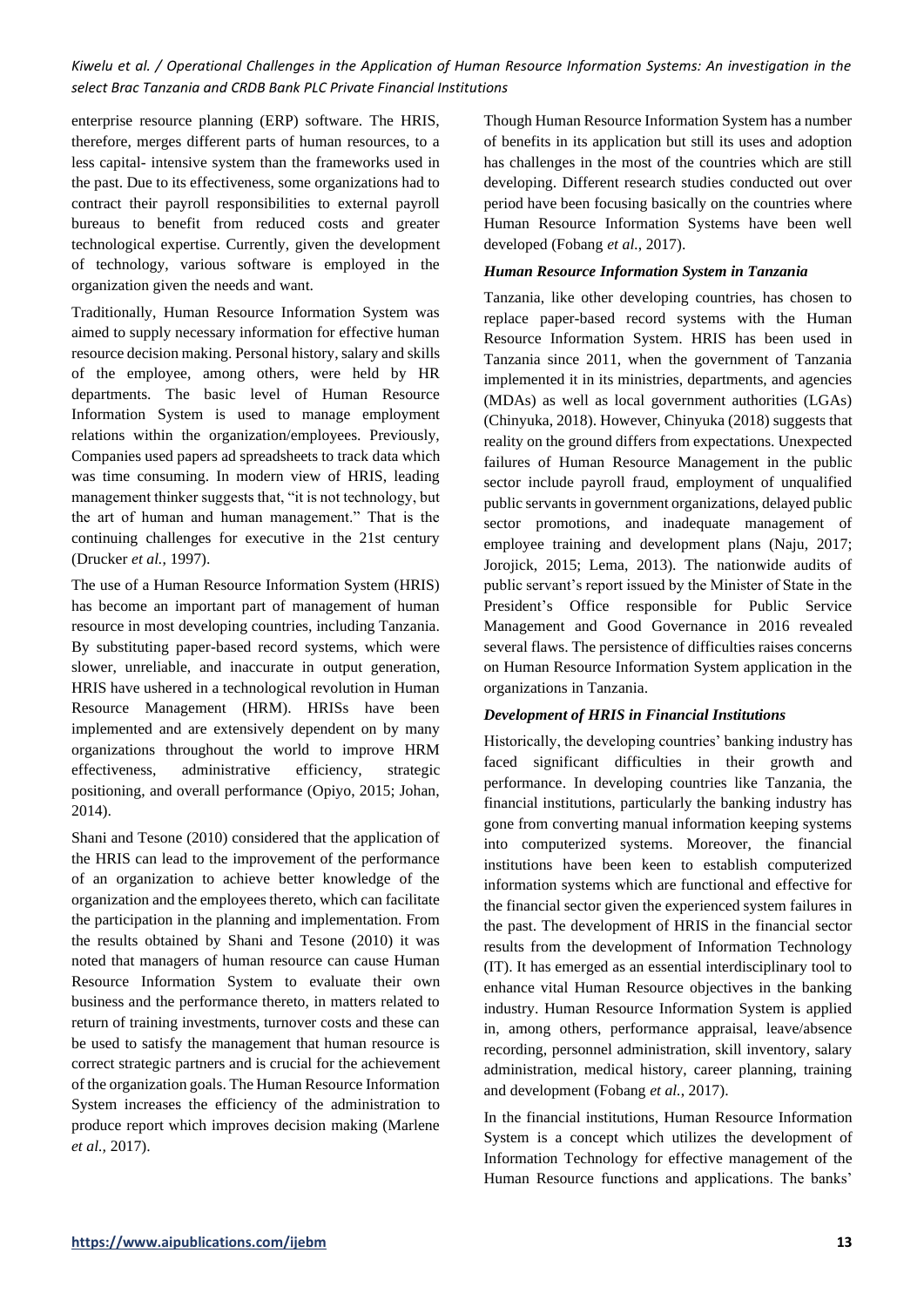manual system resulted in procedural delays, obsolete and erroneous information, sloppy paperwork, and greater costs for maintaining and safeguarding files. Banks' financial and non-financial activities have been converted from manual to automated computerized systems thanks to the Human Resource Information System. Using third-generation feature-rich, broad-based, and self-contained HRIS, banks can combine various HR operations.

The third-generation HRIS is much more than a data warehouse, and it has accelerated the adoption of Strategic HRM in developing-country institutions (Byars and Rue, 2004). Bank HR professionals are urged to innovate their IT usage and become more productive as a result of Strategic HRM. HR is becoming a cost manager, resource centre, internal consultant, service provider, change agent, facilitator, business partner, and consultant (Ball, 2001). HRIS is causing significant benefits for the developing countries' banking industry. However, the effective implementation of Human Resource Information System requires re-engineering of business processes, which many private financial institutions in Tanzania find hard to adopt. Therefore, the application of Human Resource Information System has been growing at a lower rate despite its benefits. Moreover, the information systems of most of the banks are disparate, which reduces their efficiency.

Although the business environment has drastically changed due to development of technology especially in the banking sector of developing countries, the adoption rate and the application of Human Resource Information System is still very low. The application of modern technology in human resource management is useful in business organizations, in particular the banking sector to run strategic decision making reports and keep personnel information which are complete and accurate. The impact of Human Resource Information System implementation is explained in a number of sectors such as educational sectors, management, Human Resource practices in daily activities and operations and the impact it will have on HR Manager and employees (Al Amer, 2017). According to Kelly (2016) there is very little concern about the use of Human Resource Information System in the management of employees in financial institutions. However, the application of Human Resource Information System is important in any organizational category, and this comes with challenges as implementation and operational nature. To be specific, this study intends to analyse the operational challenges of Human Resource Information System in Tanzania by focusing at BRAC Tanzania.

To achieve the main objective of this study of assessing the operational challenges on the application of Human Resource Information Systems, the study set the following specific objectives; to assess user skills challenges in the application of HRIS, to assess infrastructure challenge in the application of HRIS, and to Assess support and system maintenance challenges in application of HRIS.

#### **II. LITERATURE**

Weeks (2013) explains how the Human Resource Information System works (HRIS). The requirements and purpose of the system must be specified initially in the design of an HRIS. This includes determining the target users, the type, the amount of data, and the frequency with which the data should be collected. The design of the organizational system is the following step. This step addresses questions like as who will use the system, how to access it, and how to update it. Often it is easier to visualize a Human Resource Information System to better grasp the understanding on its construction and utilization.

According to Carol and Karanja (2016), information technology has altered the way people do business all around the world. It is used in almost every industry of the global economy. Higher business outcomes are linked to technology use. The system enhances effectiveness and faster outcome than the papers. HRIS can acquire and track almost any type of data. The HRIS has improved the overall HR functions of the organization. The system is one of the powerful levels of change for the HR Department for organizations.

According to Ivana (2011), HRM is one of the most important strategic areas for the development of banks because front-office employees interact with clients on a regular basis, and back-office employees are responsible for constant service, improvement of products, and competition issues. This is when having a good HRIS system comes in handy. It can be more than just a way to keep track of employees' demographic information and working hours. It can be used to identify high-potential employees and steer them to areas of interest in the workplace. It can provide information to management about not just what was done, but also who did it. It also enables it to provide feedback to employees and to conduct disciplinary as well as rewarding actions against them.

All these aspects involve various activities and can be clustered in three broad categories: transactional, traditional and transformational (Wright *et al.*, 1998). Transactional activities involve day-to-day transactions that have to deal mostly with record keeping. Traditional activities involve HR program such as planning, recruiting, and selection, among others, in which if their outcomes are consistent with the organization's strategic goals can have strategic value for the organization. Lastly, the transformational activities include, cultural or organizational change, structural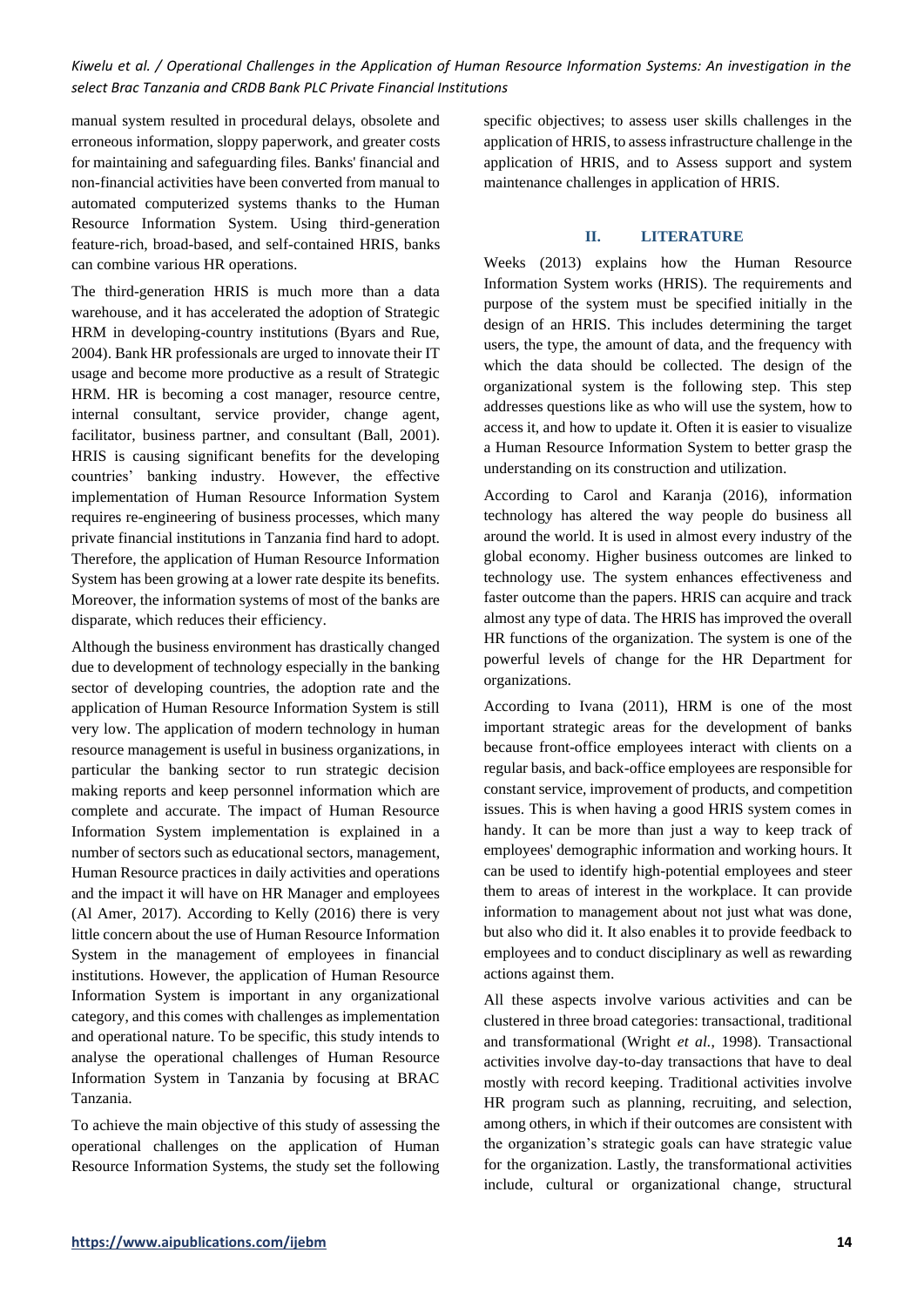realignment, strategic redirection and increasing innovation. In his estimations, Wright *et al.* (1998) found that about 65% to 75% of activities are transactional, 15% to 30% are traditional and 5% to 15% are transformational activities in most HR departments. HRIS is further found to reduce the time spent by the HR staff.

The figure below shows areas of application of Human resource. HRIS can be applied in several areas, integrated into the HRIS system.



*Fig.2.1: Areas of Application of HRIS*

## *The Human Resource Information Systems in the Financial Institutions*

In recent times, the financial as well as non-financial processes of banks have undergone significant transformation. In developing countries, the banking industry has gone from a basic process to convert manual information keeping systems into computerized systems (Singh and Samim, 2011). The banks, manual system resulted in procedural delays, obsolete and erroneous information, sloppy paperwork, and greater costs for maintaining and safeguarding files. Human Resource Information System has transformed banks financial as well as non-financial processes from manual to automatic computerized systems. Banks are able to integrate different Human Resource functions by using third generation of feature-rich, broad-based and self-contained Human Resource Information System. The third generation Human Resource Information System in the banking sector is much more than a mere data repository and has hastened the emergence of Strategic HRM in banks of developing countries (Byars and Rue, 2004). Due to Strategic HRM, banks' HR professionals are encouraged to innovate their own Information Technology (IT) usage and become more effective. HR department is emerging as an information centre, internal consultant, change agent, service provider, cost manager, business partner, facilitator, and consultant.

Human Resource Information System is widely applied in banks of developing countries. It is famously applied in personnel administration, leave/absence recording, skill inventory, salary administration, medical history, and performance appraisal, among others. It is therefore, essential for banks to clearly identify its system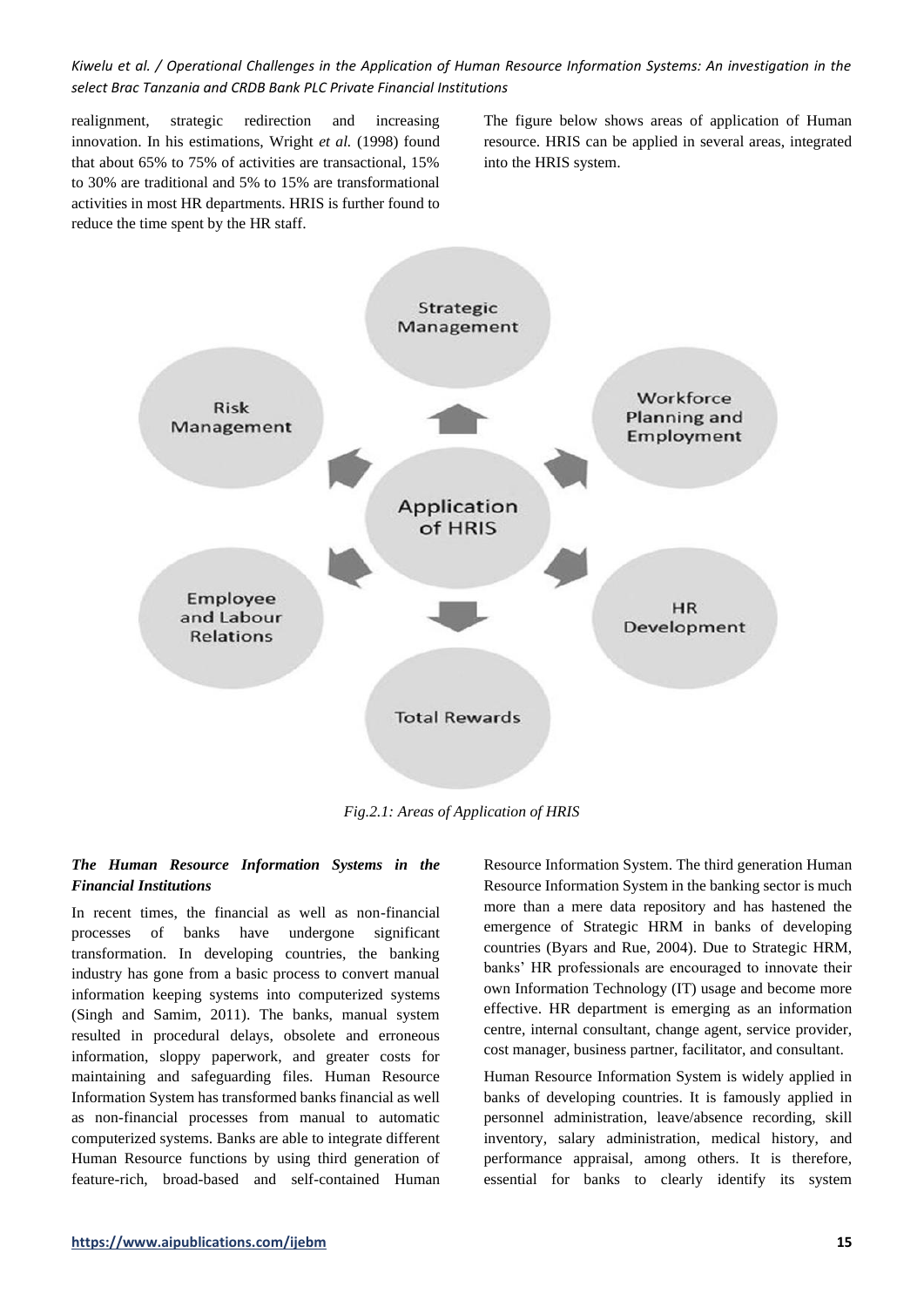requirements before implementing Human Resource Information System which would enable to decide the appropriate level of sophistication of HRIS and lead to optimal utilization of scarce resources in the sector. Human Resource Information System database should be used as a single source of all information. This would lead to the development of an integrated HRIS platform for the whole bank. Such integrated platform is preferable over singular optimization as it leads to effective information exchange between HR processes and HRIS IT platform. Information management in HRIS can be outsourced if the underlying processes are coherent and there are full proof privacy laws in place.

# *The Operational Challenges of Human Resource Information Systems*

According to Matimbwa and Masue (2019) who conducted a research in Tanzania about the challenges facing human resource information to the government organization. In this study there was a review of different policies, laws regulating use of HRIS. Also this study reviewed a number of literatures related to the issues affecting performance of HRIS. The results obtained in this study shows that the system of human resource management has been in use in Tanzania basically during the recruitment, making employees selections, data updating, management, planning of the career development programs for employees. However, this study also revealed challenges which face application of HRIS such as poor coordination from the government agencies. Performance of responsibilities. Inadequate internet connection and less support from the management of the government institutions, hence these affects the operation of HRIS in Tanzania.

In the same vein NejibBen and RakiaeL (2020) conducted a study on effects of Human Resource information system, the study revealed that the application of the system leads individual discoveries ability in Tunisia Human Resource Employees. Also their adoption of HRIS helps in improving the access to the employee's information. More importantly the workers connect themselves in the organization has facilitated preservation of the user information in the organization. Therefore, it was established that most of the respondents agreed that despite the effectiveness of the HRIS in the organization but it is challenges by presence insufficient network providers, electricity shortage and insufficient number of employees who are aware about the effective use of the HRIS system.

In the research study conducted by Kanake and Micah (2016), the results obtained revealed that, there are issues associated with the application of HRIS, first the employers hesitated to adopt new system of human resource management. Also because of their organization culture, another issues were related to the lack of the enough skills among the employees, also the implementation of Human resource system was costively. However, the study also found presence of a number of advantages of using the system such as encourage direct availability of user's information when needed, another one is good management of employee's data. The study further recommended that universities should adopt this system, to enable management of the human resource functions and student's attendance in classes.

## *The User Skills in the Application of HRIS*

Basing on the research conducted by Khashman and Khashman (2016) which investigated the impacts of the use of HRIS on the performance of the organization at Jordan Private hospital. The study determines whether elements of such as analysis of jobs, recruitment of employees, choice of appraisal performance. The study used data collected through questionnaires. The results obtained in this study revealed a positive relationship in the application of human resource information system and the performance of the organizational departments. Also there is a positive correlation on attitude of the workers in the department in the hospital sector. Also this study revealed that the workers from the human resource sections of the hospital have good attitude and positive perception towards the effective and efficient performance of the organization after the incorporation of the human resource management information system.

According to the research conducted by Samira (2017) on the factor which affects the implementation of the HRIS for the firms in the private sectors in Kenya. This study revealed that it was expected that there is available technical capacity, also availability of the employees with high skills in the IT. Also the employees with knowledge in the IT should teach and educate those employees which have no knowledge on the use of HRIS to assist them in the implementation of various ITC policies to management the trends of the employees in the organization. The study also noted that the top management is very important in the adoption of the HRIS systems because their positive attitude and being optimistic toward this approach helps the other employees to follows the lead. This because normally organizations need managers and employees who do not fear for changes and adoption new working methods unlike if the management is reluctant and hesitant to adopt changes. The study went further to recommends that management of the organization should make sure that they provide capacity building measures to enhance the application of HRIM in their organization. But also those unfamiliar with the use of HRIS should be eager to learn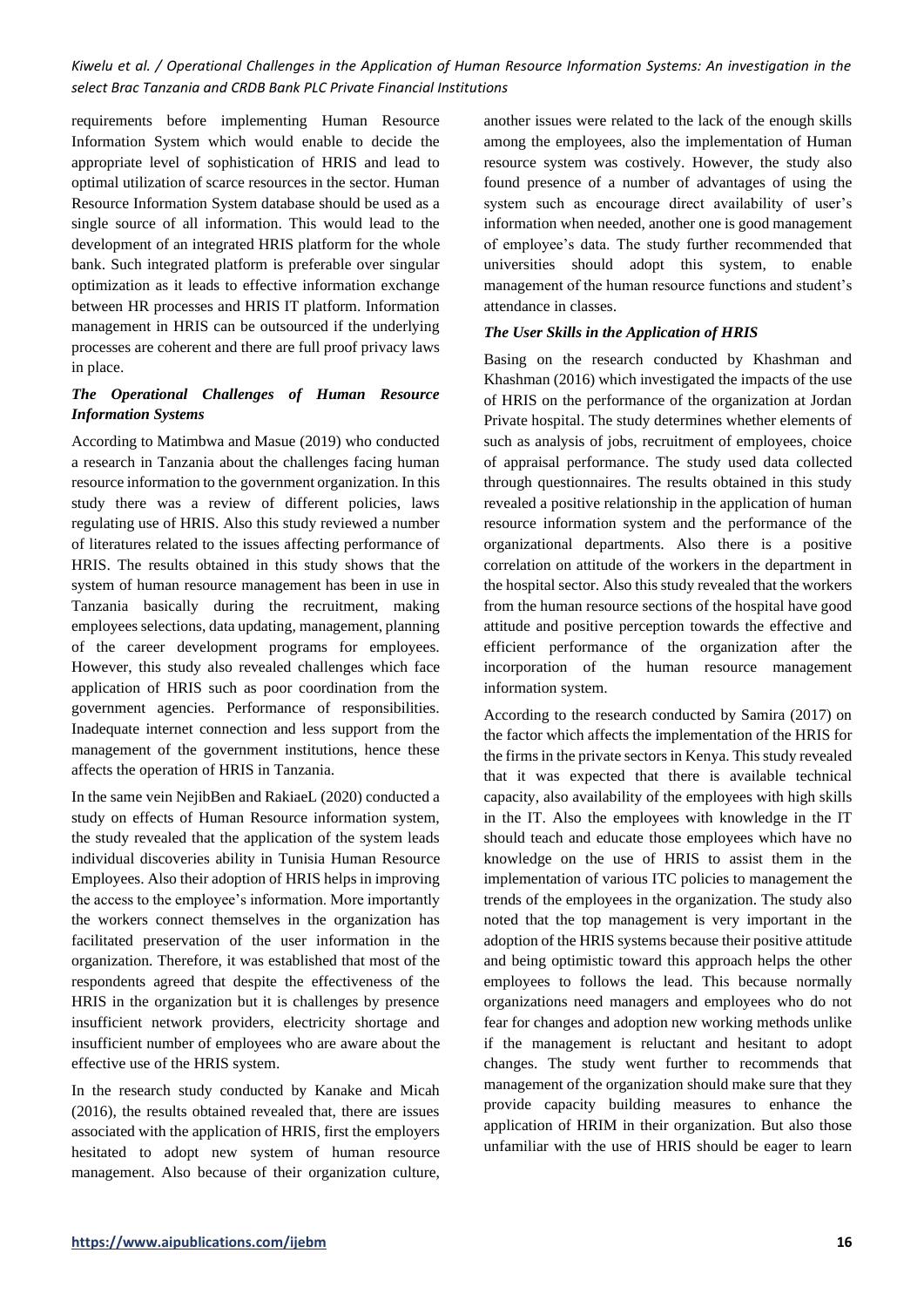from those with technological knowhow. Also provision of training to encourage skill development among employees.

On the other hand, Yong (2016) established a number of factor which affects choice of the management to adopt the application of the system of human resource management. In Bangladesh, the results obtained from five factors such as organization ICT infrastructure, also staffs ability to adopt and use ITC services, also another factor is the cost of application of the HRIS as well as organization structure and competition. Also the study found that the presence of differences of technological dimension followed by organization, environmental and human resource for the proposed use of ICT. Also it was revealed that there is an existence of different in the attributes of adopting groups. The also established that there is a need to expose constructive ideas to the people conducting research studies, to the management of the hospital and government authorities to ensure that there is a chance of adopting HRIS. The current research implies that there is a need to have an understanding on the use of HRIS in the countries which now developing to ensure that there are effective choice and use of the system.

The study by Gitariet *et al*. (2014) based on the issues related to the association of the use of information system, also the system related to HRM and the performance of the organization. In order to determine the performance of the system shows that in the entirely in the sense that a balanced score card was employed to view all manifestations of performance of a firm can improve the performance of an organization and hence it facilitates in the management of the use of system related to the use of HRIS. The study also facilitates the increase of management of the user information, and the human resource affairs such as incentives and other benefit. Therefore, it important to have user skills.

The study conducted by Merlene *et al*. (2017), opined that in the few years back the department of human resource observed the transformation in the sector. Also the main consideration was on the administrative department and management of task to be in the strategies and partners of the applicable strategy.

# *The Infrastructural Challenges in the Application of HRIS*

According to Kavanagh and Tannenbaum (2019) conducted a study of the HRIS software development as one of the challenges facing the application of HRIS in the organization and departments. It was also revealed that in this study that it must be effective utilization of company's resource to meet the required standard of the use of ICT. Also it was revealed that there are not able to ensure progression of then use of system in the lack of planning. In the literature which were reviewed prior examined the capacities of HRIS and limitations thereto. Also in this study it was established that most of the departments tried to develop the leave management to help the management department to determine the process of employees seeking leave from the organization when absent. The management decided to find the proper software in the company and proper planning in the primary enforcement phase and containing identity and problem and solutions required by the organization.

Chabani (2020) examined the benefits and affects the performance of HRIS within the organization. From this study it was shows that every organization has a policy related to the use of HRIS. However different department in this organization must have the use of technologies in the management of capacity of the HR sections in the organization, to create efficient and effective performance of the works. The study revealed that the implementation of HRI was successful in the organization because of significance it has to the organization. Despite of its implementation the study encountered a number of hindrances like reluctance to accept changes, some divisions have low implementations rate. Thus this study attained a conclusion that, there are contributions of HRIS in the enhancement of high level of performance of the HR sections as well as improving management process. However, it is required that the management ensures that there is effective implementation of the strategies of HRS policies in order to attain positive performance, while if not the system will lack advantages and hence become a burden to the institution, also for better results of the implementation of HRIS the management should consider issues related to flexibility, attitude of the top management which can cause challenges towards the implementation of the HRIS in the organization.

Not only that but also Kaygusuz *et al.* (2016) in their study they termed HRIS as a system which is strategically designed to improve employee's management process, it focuses on the effects of management and understanding of the process of human resource management in the big volumes of data. The results obtained in this aspect shows that the HRIS in the organization can be carried for about information management positively organization effectiveness hence leading to the direct performance of organization. The study also found that with the new emerging situations of the organization which determine its efficiency and the performance of workers particularly in the examination of terms of the use of the HRIS which is therefore this causes challenges the adoption and application of system to enhance performance of the organization department.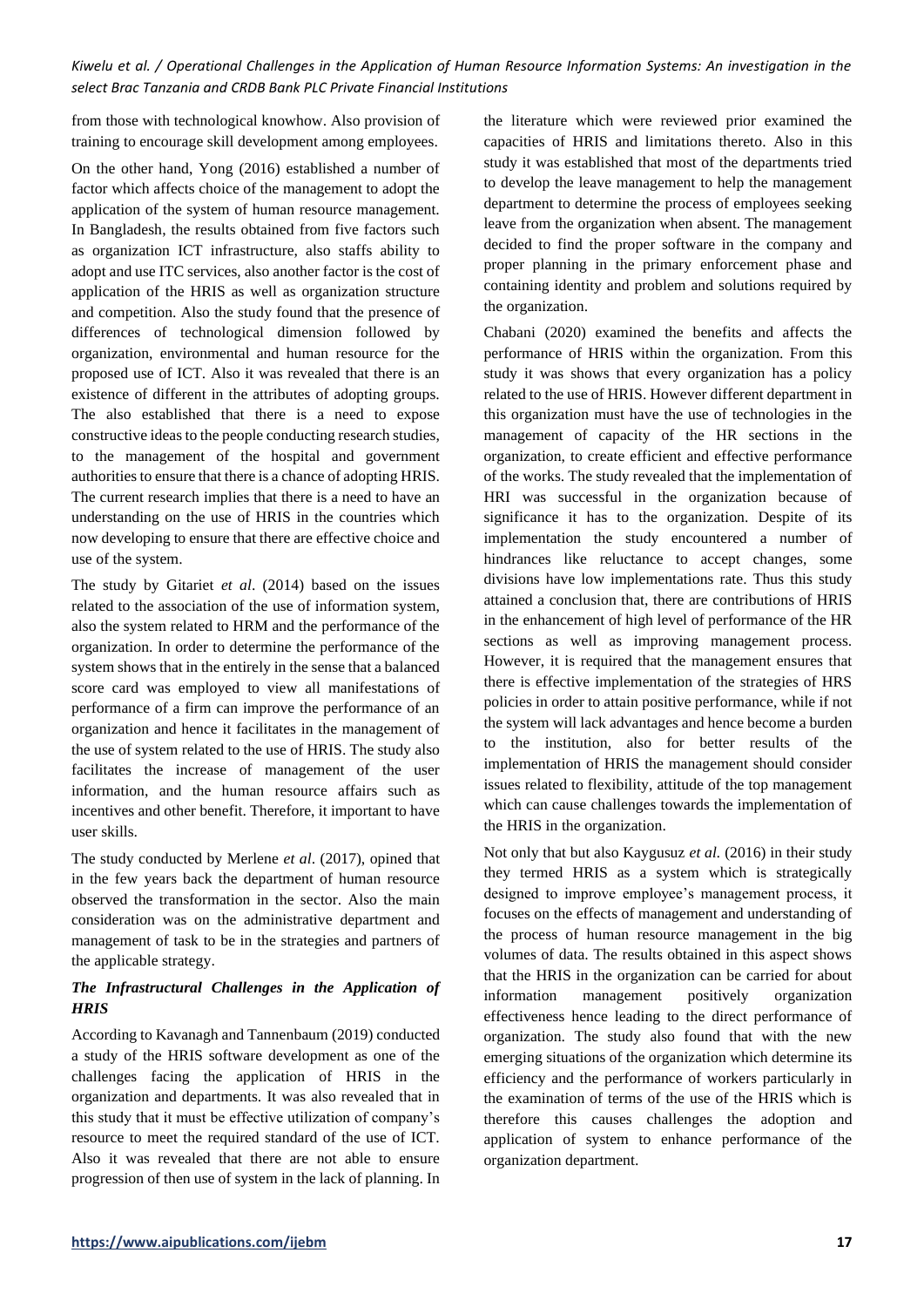In the same vein (Halil, 2016), was of the view that the application of the information system has significance towards the performance of the organization. In this view companies then decided to become very aware to the technology and they decide to use it for the positive advantage. The HRIM is the function of the management, it is very direct to the performance. Also it has become very known that it is important to the determination of the implementation of the management functions. On the other hand, the HR department in their resources facilitates organization in reaching their goals directly.

# *The Support and System Maintenance Challenges in Application of HRIS*

Lieli and Priyanto (2018) aimed to study the effects of the implementation of the human resource information system on the time efficiency and quality of the information. The results of this study shows that managers and staff working in the HR sections and department of the companies in the Yogyakarta, where it was established that the implementation of the HRIS requires effective system supports in the efficient and ensure user satisfaction. In the same vein the study revealed that this study found that the hypothesis related to use support system affects performance of the system and it leads to the costs of implementation of the system and other issue related to system support is ensuring implementation of the availability of quality information

According to Gupta (2013) it is knowing that HRIM is an intersection of the human resource activities and software which provide an online solution to the human resource problems. The study revealed that the goal of HRIS is to merge the difference parts of human resource including payroll, labour productivity and benefits management into a less capital intensive system than the mainframes used to manage activities in the past. Normally HR should normally provide the capability to more effectively plan, control and manage productivity and effectiveness. But the major challenges facing these system is to ensures effective system support and maintenance because of the costs embodied in this system. Also there are new features which are developed daily in relation to HRIS.

Farzana (2015) establishes that the success of any company depends on the effective use of its valuable human resources. Human resources is now viewed as strategic assets necessary in achieving sustained competitive advantage and main tool for competition. Organizations are increasingly accepting HRIS to ensure their human resources are utilized effectively. However, several challenges delays the organizations from enjoying this technology. These include, among others, employee privacy issues, management reluctance; and conversion

cost. The authors, establishes measurable actions to improve the effective execution of this technology.

Kelly (2016) surveyed the large-scale household appliance manufacturer and found out that, the use of technology in the collection, storage, and retrieval of information enhances informed and sustainable decisions on positioning, utilization, and retention of its human resources and therefore, enhancing the competitive efforts of the organization.

### *Challenges to HRIS Adoption and Usage*

The move to HRIS practices affected the role of HRM in several ways. As noted by Ensher *et al*. (2002), HRIS, as a strategic business partner which primarily challenges the development, recruitment, and retaining of talented employees can bring more emphasis on HR. Notably, HRIS enables HR employees to focus on more strategic and valueadded activities due to the dismal administrative and paperwork. However, as noted by Lengnick-Hall and Moritz, (2003), this may mean the use of fewer HR professionals since the "HR middleman" is eliminated. As a result, the effect of HRIS on the HR profession is both an opportunity and a threat. Additionally, through self-service, HRIS increases the involvement of managers and employees in HR practices. The practises equips the employees and general managers with more efficient HR practices, hence, enhances HR devolvement. as a result, as noted by Ulrich, (2000), the HR professionals are challenged to consistently up-date themselves with new developments to maintain their advisory-consulting role. Another point is that HRIS requires competent HR professionals to fully realize the benefits from HRIS adoption and implementation. As noted by Ensher *et al*. (2002), how technology is used can greatly impact the role of HR even though technology itself may be value neutral. This therefore, can be seen as a further opportunity for the HR profession, to take up the role of the developer of HRIS functions, however, the HR professional are demanded to become knowledgeable in basic IT issues.

Another issue is the high cost of setting up and maintaining an HRIS system. The system includes electronic databases, apps for data inputting and updating, tools for reporting and analytics. The system requires the purchase and installation of relevant hardware such as, among others, desktop PCs, Uninterruptible Power Supply - UPS, and Printers; software, and support components such as, server-side software; Intranet communications protocol; Relational database/Information processing software for records, and payroll (World Bank, 2002).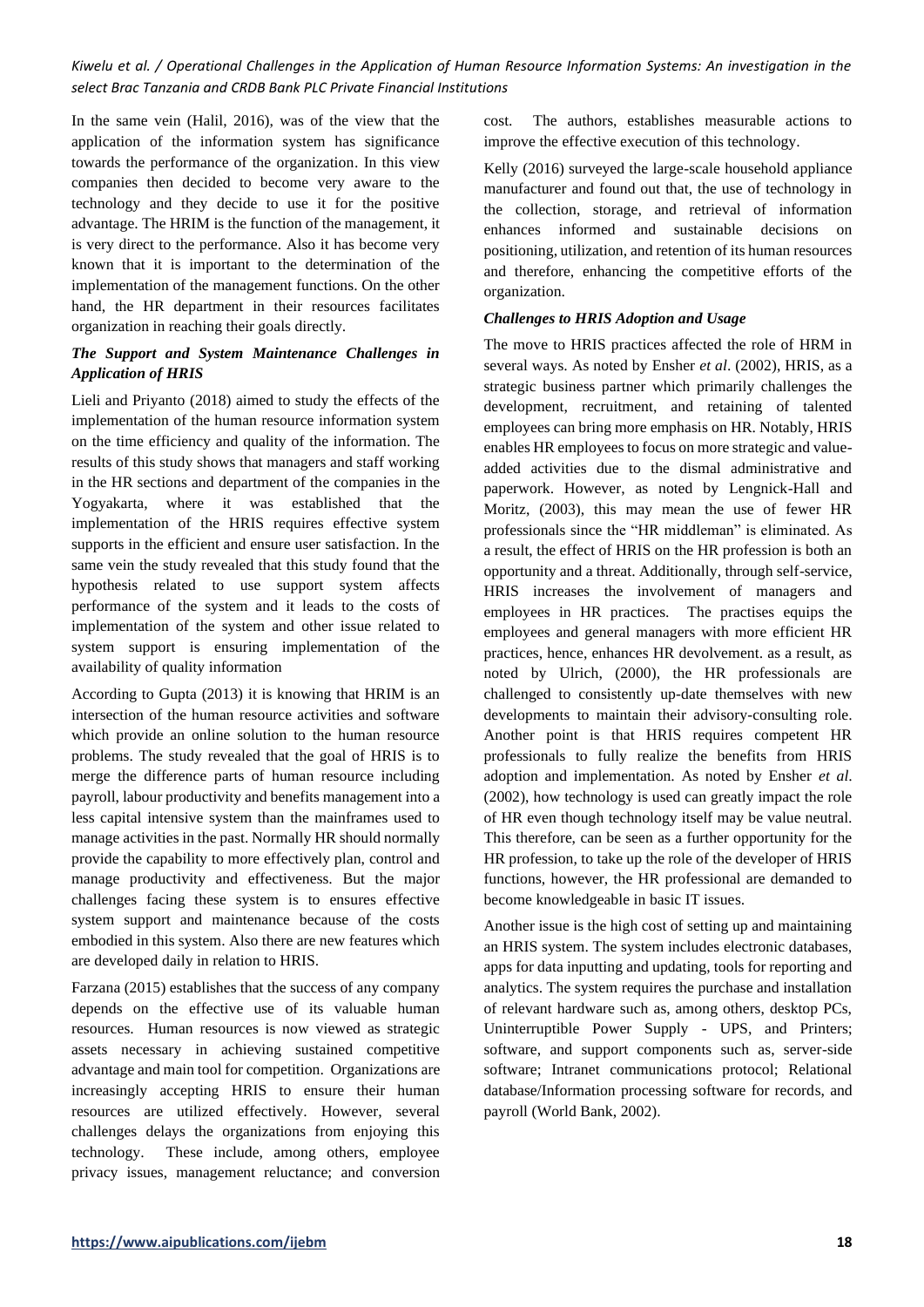#### *Theoretical Literature Review*

#### **Resource Flow Model**

The resource flow theory focuses on the flow of human resources information through the organization in HRIS. In this theory, the success of the organization success is dependent on the interaction between the materials, flow of information, manpower and money (Beadles, 2005). The main task of HRIS is to collect information that tracks human resource flow, store the data, and make use of the data to produce the information for monitoring the flow (ibid). In this model, the organization's environment offers recruitment, promotions, training, evaluation and termination. Which ensures, efficient, effective and operational service delivery. Resource flow model is important and useful as it recognized that HRIS is used to support variety of HR tasks. The system devoted to transform the data into information and making it available to users for better decision making. This theory analyses the performance of HR activities and how HRIS helps in performing activities timely in easy way. The HCMIS is a tool that can be used to attain this main goal/objective of the policy Resource Flow Model components consists of three subsystems namely data input, a database, and output.



*Fig.2.2 Resource Flow Model* Source: Beadles, 2005

#### **Technology Acceptance Model (TAM)**

As pointed out by Voermans and Vanvendhoven (2007), the Technology Acceptance Model (TAM) is based on two equally connected aspects i.e. perceived ease of use (PEOU) and perceived usefulness (PU), which are core for the attitude in the direction of IT. The former is referred as the extent to which a person believes that applying a given technology will help in the successful accomplishment of a work and improve job performance (Davis *et al*., 1989). On the other hand, perceived ease of use implies the degree at which the prospective user expects the technology to be efficient, i.e. uses the least amount of effort. These aspects are theorized to establish the behavioural intention to user's acceptance which is Human Resource Information System in this study. The researcher's proposition is that if employees like the Human Resource Information System and accept the technology, then, the HRIS will be accepted and used. The strength of one's intention to perform a stated behaviour is referred to as behavioural intention.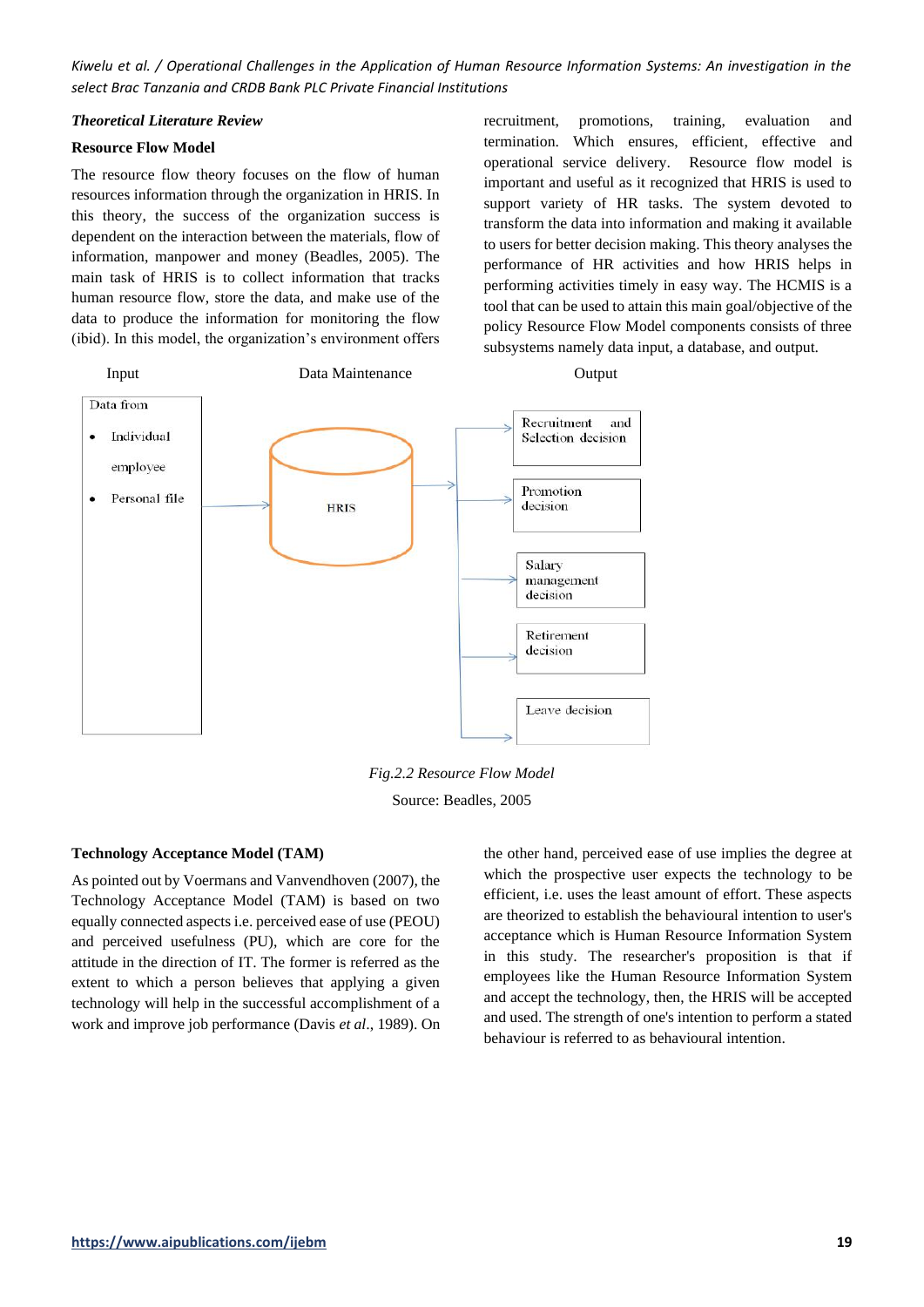

*Fig. 2.3: The Technology Acceptance Model* Source: Davis, 1989

As discussed above, in the technology acceptance model, the acceptance and adoption of information technology is predicted by perceived ease of use and perceived usefulness (Ma and Liu, 2004). TAM is a treasured tool for forecasting attitudes, satisfactions, adoptions, and usage from external variables and beliefs (Algahtani and King, 1999).

Pikkarainen, Pikkarainen, Karjaluoto and Pahnila (2004) used the TAM model to establish technology acceptance variables affecting the online-banking experience in Finland. Porter and Donthu (2006), employed the theory to explain the usage of internet in South-eastern US metropolitan area is determined by attitudes. Lin, Fofanah and Liang (2011) applied the model to evaluate people's adoption of e-Government programs in Gambia. Chitungo and Munongo (2013) employed TAM theory framework to analyse mobile banking acceptance in rural Zimbabwe. And, Erdogmus and Esen (2011) applied the model to examine the outcomes of technology willingness on e-HRM. In the similar spirit, this study is guided by the TAM theory to examine the operational challenges on the application of Human Resource Information System in Tanzanian financial institutions.

#### **Integrated Management Competency Models**

A competency model is an expressive tool that outlines the knowledge, skills, abilities, and behaviour required to function well in an organization (Lucia and Lepsinger, 1999). There have been a number of advantages claimed. On the basis of these stated competencies, all management operations are planned and developed. They also help companies communicate their strategic goals and needs by offering a "common language" for addressing performance, selection, growth, promotion, and succession planning. Competency models, on the other hand, have come under fire being greatly criticized. They've been blasted for constructing utopian lists of characteristics that cover almost every aspect of life. According to Burgoyne, attempts to disaggregate lists of managerial competencies that could be applied universally have also raised concerns

(1990). Most studies adopt the implicit premise that all managers must have a set of competencies in common. There is scientific evidence, according to Hayes et al., that the demand for particular abilities varies greatly, not least due to the wide range of job-related expectations (2000). Garavan and McGuire (2001) uncovered various faults in several of the philosophical and epistemological components of competency and their application after doing extensive research. For starters, competencies are typically considered as a collection of unrelated characteristics. The importance of the internal organizational setting is usually underestimated in this regard. Second, many competency definitions fail to take the employee's role and experience into consideration.

Despite the fact that management circumstances differ in terms of objectives and concentration on certain competencies, some degree of generalizability can be expected. Many of the skills managers require, according to Mumford, Zaccaro, Connelly, and Marks, are transferable and general in nature, and hence serve as the foundation for any systematic management development (2000). Competency models can be structured in a variety of ways. They've been divided into two broad skill categories, three types of skills, four competency domains, six competencies, and ten skill categories, according to Carrington (1994). It's even clear that the terms competence and skills are used interchangeably in the relevant literature. Nonetheless, there is some debate about whether skills can be comprehensively classified and labelled because they frequently overlap, resulting in ambiguity. On the other hand, if there is no agreement on the aspects that support managers' skills and performance, then additional discussion about their capabilities and performance may result in even more confusion and mystification.

#### *Empirical Literature Review*

Faruk and Gani (2015) investigated Bangladeshi banks and discovered that the Human Resource Information System provides quick access to critical information in its original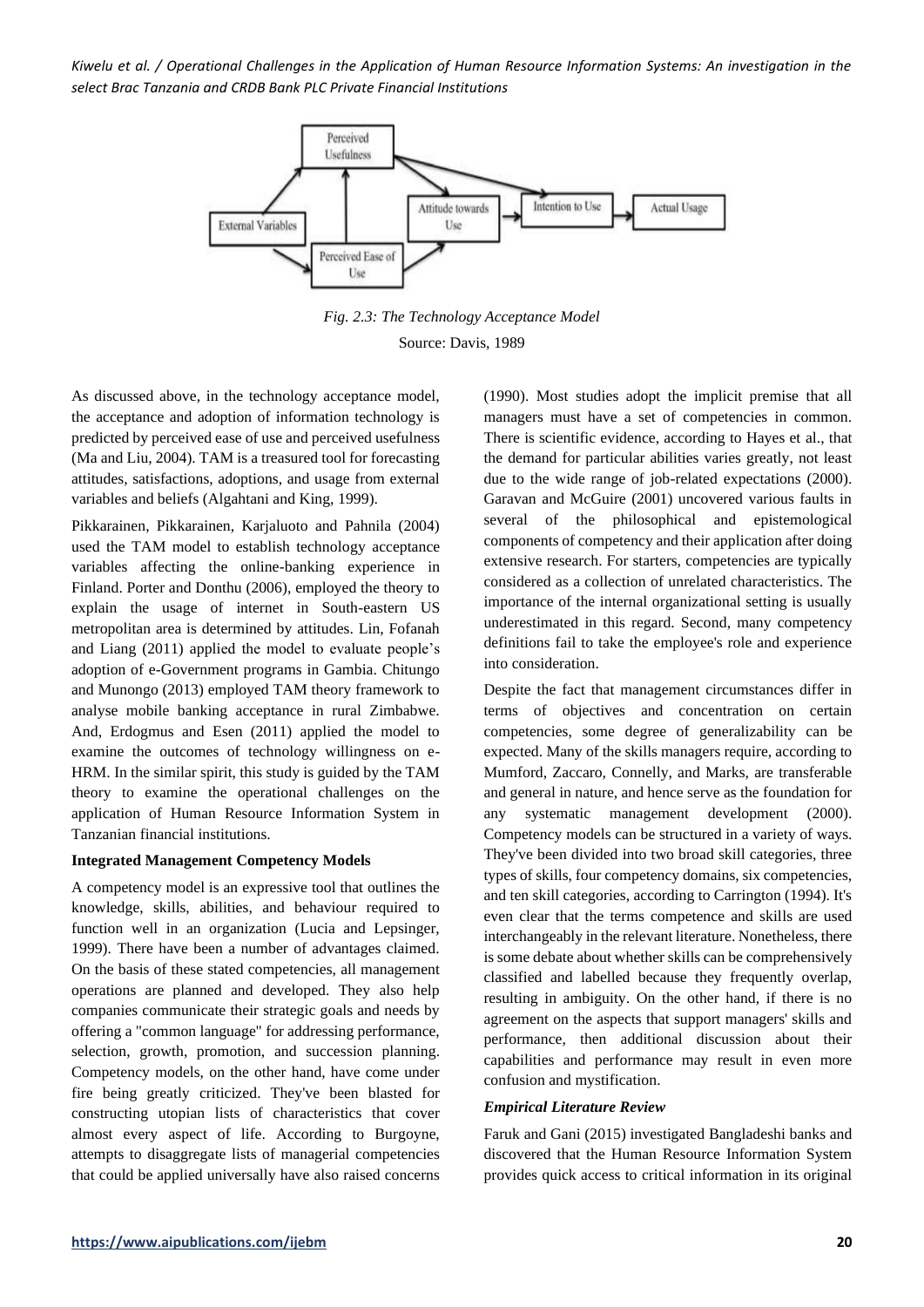form, encouraging employees to share and update personal information. HR managers may be able to use HRIS technology to more easily inform employees about company updates, according to this article. According to the report, the HRIS also aids employees in dealing with HRrelated responsibilities that occur as a result of their jobs. Furthermore, HRIS allows businesses to acquire frequent information about what their employees have already accomplished, allowing them to develop their career plans by anticipating future needs. Because the personnel in the sample industry are almost all well-educated, they will be able to manage this type of technology transition in HRM. Furthermore, firms must give enough employee training in order to gain the full benefits of HRIS.

Ivana (2011), conducted a study on the Croatian Banks. The study viewed the HRM as among the most significant strategic areas for banks' development. This assumption can be explained by the fact that, employees at the banks' front office are interacting continuously with clients while those in the back office are responsible for constant service, bank's competition and product improvement. This is where adequate Human Resource Information System is significant. The system is more than an instrument for the working hours and basic demographic data of the employees. It can identify employees who are highly potential and guide them to areas of their interest. Moreover, the system can manage the information of not only what was done, but also who had done it.

Singh and Samim (2011), who studied the impact of HRIS on banking industries in developing countries, found that banks' financial and non-financial activities have changed significantly in recent years. The banks' manual method resulted in procedural delays, outdated and incorrect data, poor paperwork, and higher expenditures for file maintenance and security.

Fobang *et al*. (2019) globalization and human resource information technology as key players in the modern enterprises management. Nevertheless, the author argues that, developing countries are still facing challenges in implementation. The study employed a unified theory of acceptance and use of technology UTAUT model. The findings found the performance expectancy and internal social influence significantly influence the intention to support HRIS. In contrast age and education are significantly different in the relationship between adoption, intention and use. Kagehi (2015) found that organization characteristics and HRIS adoption indicated that IT planning was a key factor to be considered in HRIS adoption. The findings showed that organizational culture greatly affected adoption of HRIS. Moreover, the study established that an open and flexible culture enabled easy

adoption of HRIS. Full involvement of HR staff in the adoption of HRIS was seen to make process much easier and more efficient. The findings on top management involvement and HRIS adoption that the top managers hand the final say on whether to implement HRIS or not. Majority of the respondents were of the opinion that a positive attitude and commitment among the managers was a key in implementation of HRIS, the findings also showed up that top management were they resources involved in approving finance which is an important factor for the adoption of HRIS.

Rand *et al.* (2013) aimed to examine the present the empirical studies relating to the adoption and implementation of HRIS by means of a content analysis of the findings of the various studies related to HRIS. A review of the relevant literatures has shown that that a large number of studies revealed that there are factors which determine the adoption and implementation of the HRIS applications. For the purpose of this study, the factors are presented and discussed under two dimensions; internal and external environmental factors. However, as the findings of previous studies presented conflicting results, these factors are needed to be examined empirically at an aggregate and individual level.

According to Mentz and Mentz (2003), any government and/or organization needs to adopt and practice IT because it gives them a competitive advantage in achieving national development and international IT collaboration; however, for the successful launch and advancement of technology, as well as its implementation, leadership and organization defined by an effective policy are required. Due to a lack of funding in Tanzania, IT projects have either been halted or outright outlawed, as the cost of developing and maintaining information technology is significant. The government's nix-fix strict regulations result in hefty tariffs, levies, and license fees, which drive up the cost of investing in telecommunications and computer services (Ejiaku, 2014). The importance of the value provided by the use of a certain invention or technological system is highlighted by behavioral considerations. As HR practitioners' IT knowledge grows, they are increasingly enthusiastic about implementing a Human Resource Information System. They have the confidence to use the Human Resource Information System efficiently because of their technological understanding.

#### **III. METHODOLOGY**

Qualitative research design was used because it helps to understand the factual data needed to answer the research questions, the opinion is generally formed on views, perceptions, and attitudes (Creswell, 2012), and that it is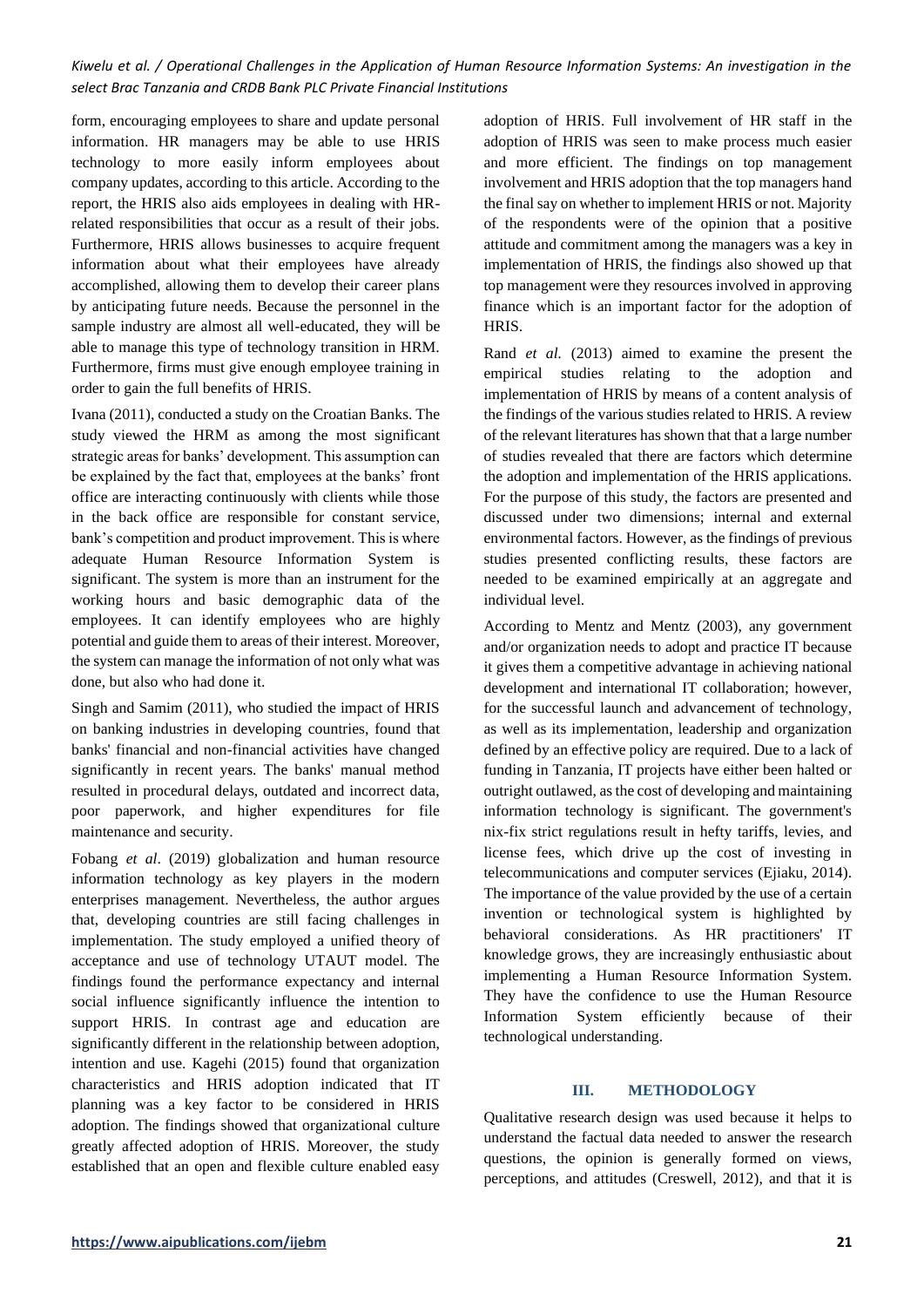used to gather in-depth insights into a problem or generate new ideas for research (Kothari, 2008). Also, since the study employed an exploratory approach which was used to explore the existing conditions and procedures through observation, interviews as well as interpretation, then it was appropriate use qualitative design.

The targeted group included the management of BRAC – Mwanza and CRDB Bank PLC - Mwanza Branch. The study sample was 20 respondents formed by HR, regional manager, divisional account manager, and branch managers. Purposive sampling technique was used to get the representative sample. The method that was used to collect primary data was interview. This is because the interview method provided direct information from the respondents and high accuracy of the information as it involves face-toface communication between the researcher and the respondents. Thematic analysis was employed according to specific objectives of this study.

## **IV. FINDINGS AND DISCUSSION**

The participants in this study said that they are aware about HRIS, because it has been used in their organization, some participants termed it as a software and other knew it to be a system which manage their attendance in their jobs accordingly. Therefore, it was found that application of HRIS in the organization was perceived in positive ways by the employees.

In case of user skills of the HRIS, is was found that since there are multiple users of the HRIS in an organization, therefore the user skills depend a lot on the respective user of the system. But there are general skills which every user is required to have in the application of HRIS system of an organization such as how to feed data in the system, how to manage and control the system, how to use the system effectively and efficiently. Basing on these findings the study established that it is true that HRIS helps in the management of human resources functions of an organization hence in case of any safety or insecurity issues alerting the organization it is easy to trace the origin and perpetrators of the said the act of insecurity because each employee can easily and simply be identified with the presence of HRIS.

Regarding the infrastructure challenges in the application of HRIS, it was found that respondents are aware about the HRIS infrastructure which are needed in the HRIS. They both mentioned presence of well-designed buildings, well trained personnel, effective software, and availability of network to support the operation of the HRIS. In relation to the presence of enough infrastructures in the organization which supports the application HRIS, the study establishes it is important for each organization to have effective and efficient infrastructure of HRIS.

The study also assessed support and system maintenance challenges in application of HRIS. The findings show that there is not hard and fast rule as to how long the system should be maintained but it always depends on the nature of the system being used. These system requires to be updated to encompass new features of applications, but also to accommodate security alerts of an organization. With these findings the study established that application of HRIS in the organization face challenges related to maintenance and support. These challenges have impact on the application of HRIS, though the level of challenges depends on the kind of the system being used, nature of personnel that an organization, organization culture as well as management planning and strategies.

## **V. CONCLUSION AND RECOMMENDATIONS**

The study concludes that most of the employees in the financial institutions have basic information in relation to the use and application of HRIS. Also, they only have skills on how to operate small portion of the HRIS system. The infrastructure challenges in the application of HRIS involves installation, buildings well designed to accommodate the system, well trained personnel to operate the system as well as effective management. On the other hand, system support and maintenance has several challenges including presence of new technologies, cost of maintenance, and cybersecurity. Thus study conclude that despite the effectiveness and efficient the HRIS is but maintenance and support challenges its efficacy hence its application become questionable.

The study recommends employees and managers training in order to improve the user skills in relation to application of HRIS, this program normally exposes the users of the system into a very special knowledge and understanding on how to use the HRIS in managing personal information of the employees in the organization. The study also recommended that since HRIS is a system which should be maintained with high level of security and privacy, thus the management should be very keen in the changing of management so as to maintain privacy of information. Therefore, the institution should not change the management unless forced to do so by uncontrollable events. Also the study recommends that HR manager should ensure that they stay updated about the changes in technology that they should not continue to use an outdated technology which will be vulnerable to cybersecurity issues.

#### **REFERENCES**

[1] Asha, N., & Mohit. D., (2014) Human Resource Information Systems in HR Planning and Development in Mid to Large